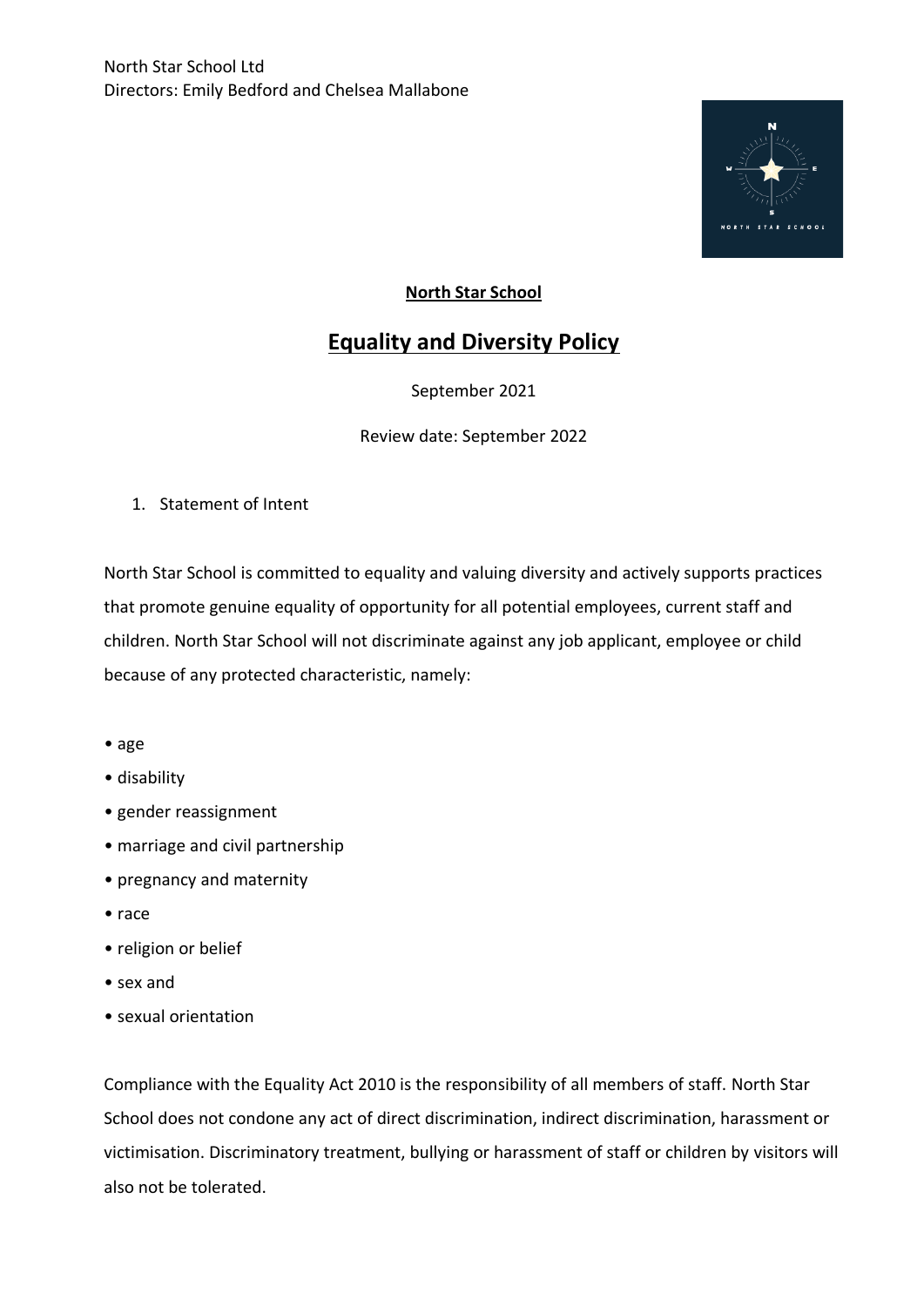

## 2. Introduction

North Star School is committed to creating and promoting a positive and diverse culture in which all staff and children are valued and supported to fulfil their potential irrespective of their age, disability, race, religion, belief, sex or sexual orientation. In addition, all members of the North Star School community have a right to learn and work in a safe, secure and positive environment. Discriminatory treatment, victimisation, bullying or harassment of any kind is wholly unacceptable and will not be tolerated. We recognise our obligations under the Equality Act 2010 and are committed to promoting the equality and diversity of all those we work with especially our employees, pupils, children and visitors. We oppose all forms of unlawful and unfair discrimination, bullying and harassment and will make every effort to comply with the requirements of the Act and its subsequent provisions. This policy and all associated procedures apply to all staff (including consultants, agency staff, volunteers, students on placement and any other individual working for, or on behalf of North Star School.

3. Roles and responsibilies

The Directors of North Star School endorse this policy. It is the responsibility of all staff to:

• Treat colleagues, children and visitors with dignity and respect; and avoid behaving in any manner that may give rise to claims of discrimination, harassment or victimisation; • Support and participate in any measures introduced to promote equality and diversity; • Actively challenge discrimination, victimisation, harassment and disadvantage both at North Star School and in other work-related circumstances, in accordance with their responsibilities;

• Report any issues associated with equality and diversity, in accordance with this policy.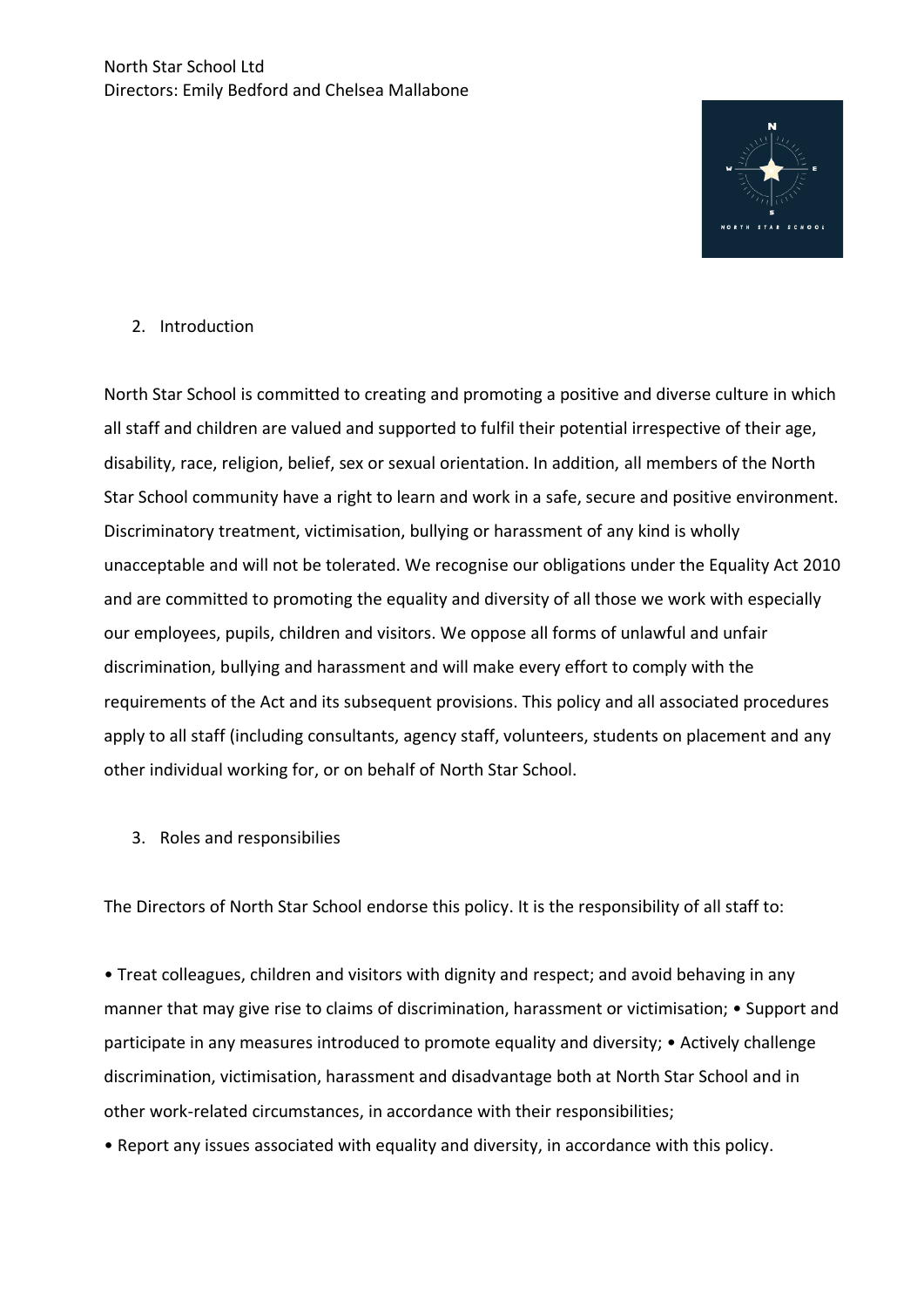

Staff are responsible and accountable for their own conduct at all times and this includes when attending work-related meetings, functions and events. Employees' behaviour must always conform to the setting's high expectations, irrespective of the day, time or location of the engagement. You must not behave in a way that could lead a reasonable person to question your conduct, intentions or suitability to care for other people's children; or bring North Star School into disrepute, whether in front of colleagues, clients or members of the public.

4. Duty to make reasonable adjustments

We will actively seek to make reasonable adjustments, where there is a need to ensure that a disabled person has the same access to everything as a non-disabled person, as far as is reasonable. We will take positive and proactive steps to remove, reduce or prevent the obstacles faced by a disabled individual, as far as is reasonable. For further information, visit the Equality and Human Rights Commission website at [www.equalityhumanrights.com](http://www.equalityhumanrights.com/)

5. Admissions policy

Our admissions criteria are defined under the admissions policy and are applied consistently to every child, irrespective of any protected characteristic.

6. Education and support

Education is crucial to tackling inequalities for children including gender stereotyping, preventing bullying and raising attainment for certain groups. The principles of equality and diversity are embedded in our academic and social curriculum. Positive and proactive steps will be taken to prevent discrimination against, or victimisation of, any child in the provision of education or care.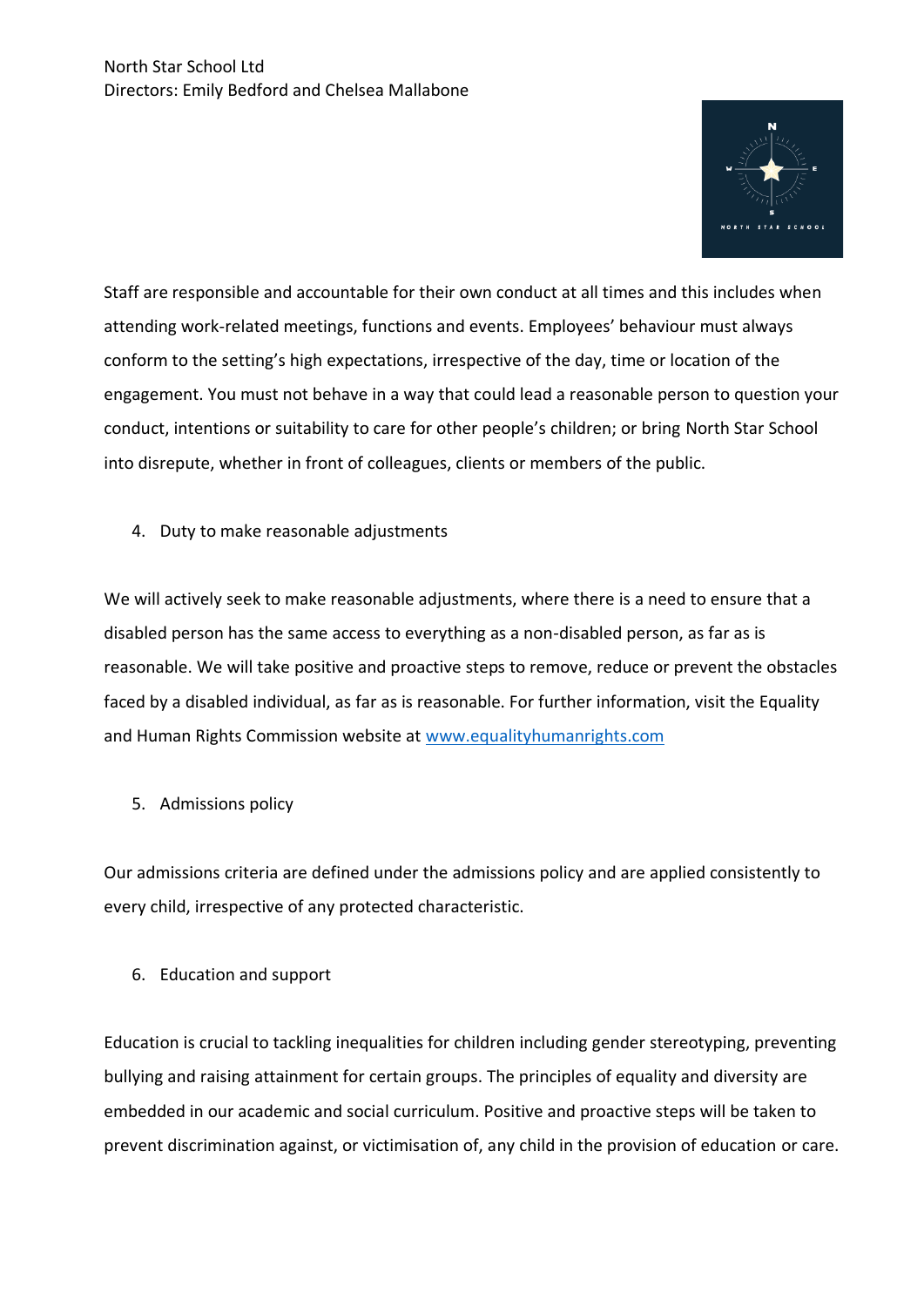

## 7. Recruitment and selection

North Star School will carry out recruitment and selection processes that adhere to the principles of the Equality Act 2010.

8. Staff induction and training

All staff are required to undertake a basic equality and diversity course, as part of their induction and before working with children.

We recognise the importance of relationships between staff and children being based on mutual respect, dignity, tolerance and understanding, and there being clear boundaries regarding acceptable behaviour on both sides.

All staff receive high-quality support, advice and individual supervision meetings with a member of senior staff. In addition, all staff receive regular equality and diversity updates (for example, via email and staff meetings), as required, but at least annually, to provide them with relevant skills and knowledge to promote equality and diversity effectively. Staff knowledge and understanding of equality and diversity matters are regularly monitored and assessed through a combination of observation, questioning and reflections on practice issues.

9. Reporting and recording incidents of discrimination

All incidents of discriminatory treatment, bullying and harassment must be reported to senior staff and recorded as soon as is reasonably possible (and normally within 24 hours of the incident).